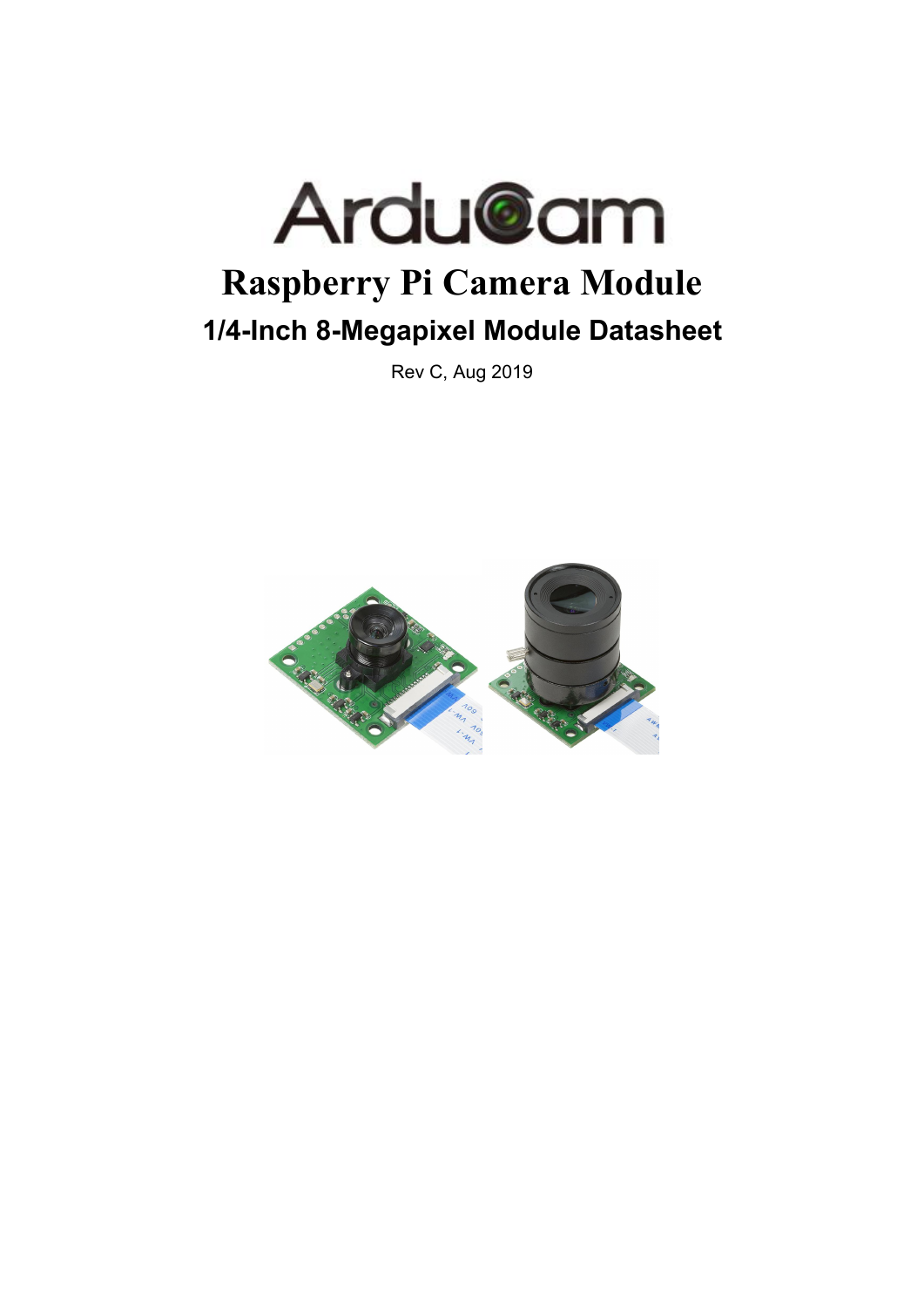

#### **Table of Contents**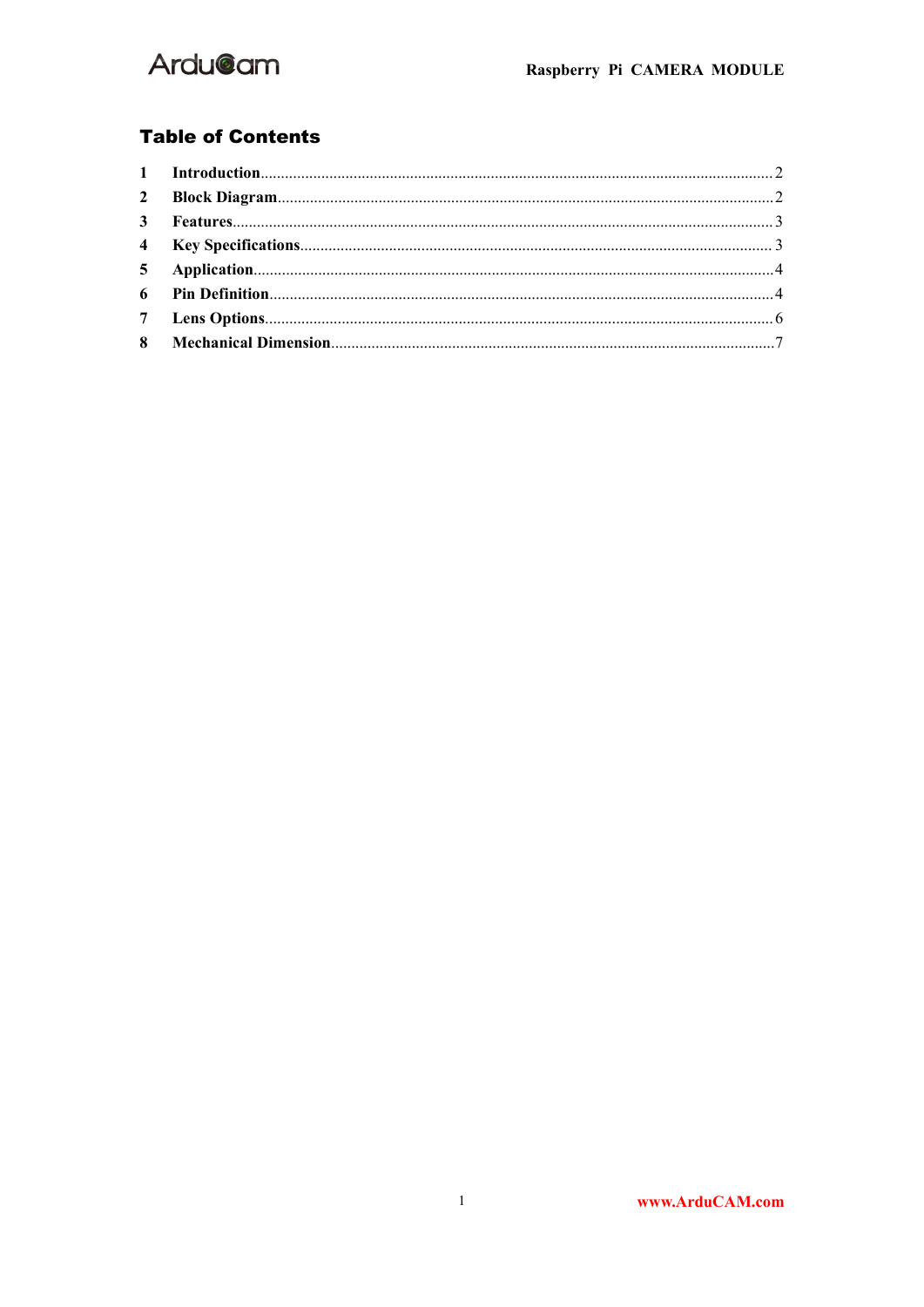### <span id="page-2-0"></span>**1 Introduction**

In order to meet the increasing need of Raspberry Pi compatible camera modules. The ArduCAM team now released a IMX219 8MP add-on camera module for Raspberry Pi which is fully compatible with official one. It optimizes the optical performance than the previous Pi cameras, and give user a much clear and sharp image. Also it provides the FSTROBE signals which can be used for multi-camera synchronize capture with proper camera driver firmware, as well as providing motorized IR cut driver circuit onboard for NOIR type 8MP sensor for both day light and night vision.

It attaches to Raspberry Pi by way of one of the two small sockets on the board upper surface. This interface uses the dedicated CSI interface, which was designed especially for interfacing to cameras. The CSI bus is capable of extremely high data rates, and it exclusively carries pixel data. The camera is supported in the latest version of Raspbian, Raspberry Pi's preferred operating system

The board itself is tiny, at around 36mm x 36mm. The highlight of our module is that the Lens is changeable compared to official one, making it perfect for mobile or other applications where size and image quality are important. It connects to Raspberry Pi by way of a short ribbon cable. The camera is connected to the BCM2835/BCM2836/BCM2837/BCM2711 processor on the Pi via the CSI bus, a higher bandwidth link which carries pixel data from the camera back to the processor. This bus travels along the ribbon cable that attaches the camera board to the Pi.

The sensor itself has a native resolution of 8 megapixel, and has a fixed focus lens onboard. In terms of still images, the camera is capable of  $3296 \times 2480$  pixel static images. It also supports 1080p30, 720p60 and VGA90 video modes.

<span id="page-2-2"></span>

### <span id="page-2-1"></span>**2 Block Diagram**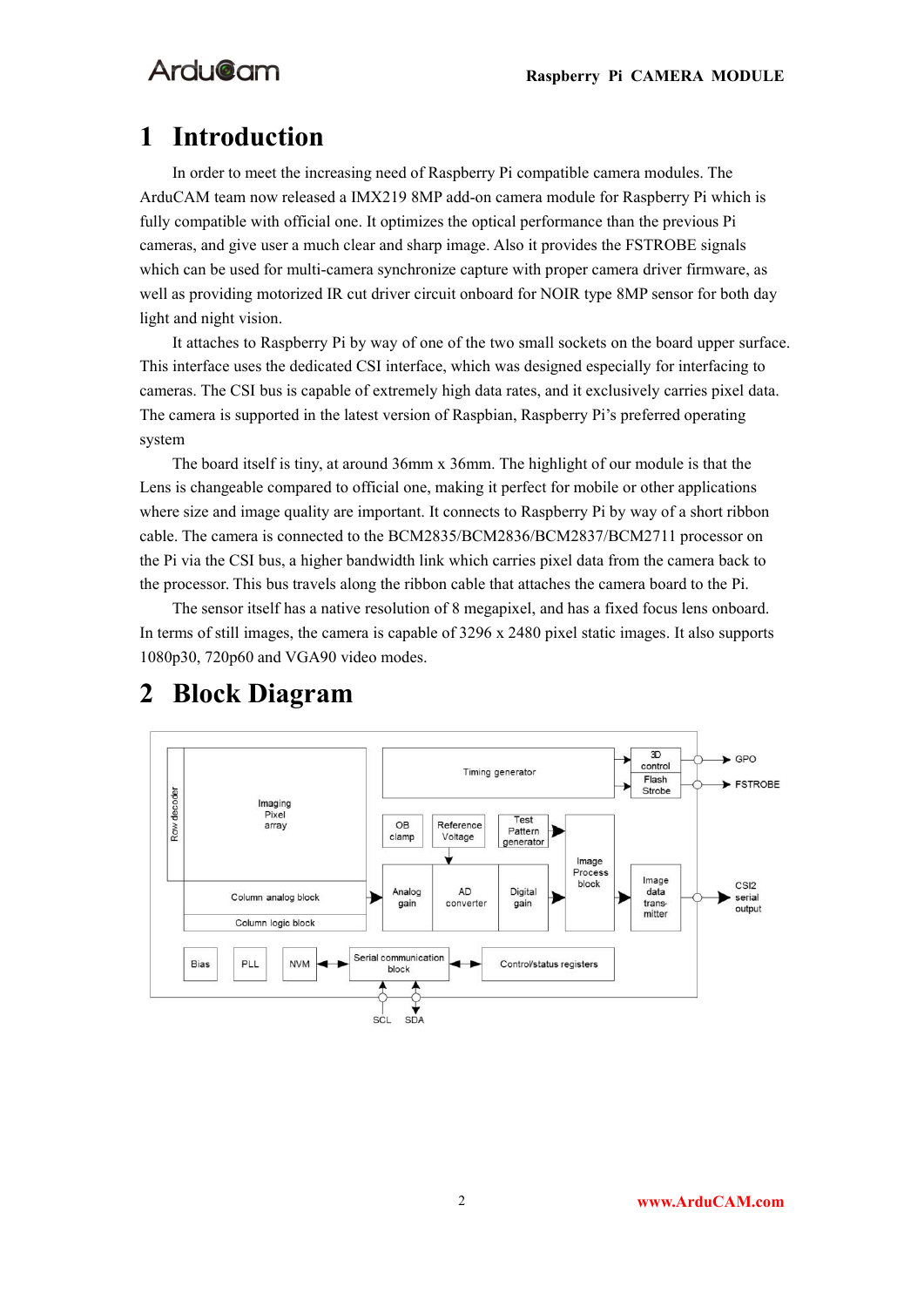

### **3 Features**

- High-Definition video camera for Raspberry Pi Model A/B/B+ and Raspberry Pi 2/ Pi 3/Pi 3B+/4B
- $\triangleright$  Sony IMX219PQ sensor in a fixed-focus module with changeable Lens
- Eens holder:  $M12x0.5$ , CS mount or C mount
- $\triangleright$  8MPixel sensor
- $\triangleright$  Selectable IR or NOIR sensor type and motorized IR cut driver
- $\triangleright$  Still picture resolution: 3280 x 2464
- $\triangleright$  Max video resolution: 1080p
- $\triangleright$  Max frame rate: 30fps
- > Export FSTROBE signal
- > 15 cm flat ribbon cable to 15-pin MIPI Camera Serial Interface (CSI) connector

### <span id="page-3-0"></span>**4 Key Specifications**

- Sensor size:  $3.674 \times 2.760$  mm (1/4" format)
- Pixel Count:  $3280 \times 2464$  (active pixels)  $3296 \times 2512$  (total pixels)
- $\triangleright$  Pixel Size: 1.12 x 1.12 um
- $\triangleright$  Video Modes:
- 1 1080P30 cropped (680 pixels off left/right, 692 pixels off top/bottom), up to 30fps
- $\geq 2 3240x2464$  Full 4:3, up to 15fps
- $\geq$  3 3240x2464 Full 4:3, up to 15fps (identical to 2)
- $\geq 4 1640x1232$  binned 4:3, up 40fps
- $\geq 5 1640x9222x2$  binned 16:9 (310 px crop T/B before binning), up to 40fps
- $\geq 6$  720P bin+crop (360 px L/R, 512 px T/B before binning), up to 90fps
- $\triangleright$  7 VGA bin+crop (1000 px L/R, 752 px T/B before binning), up to 90fps
- $\triangleright$  Board size: 36 x 36 mm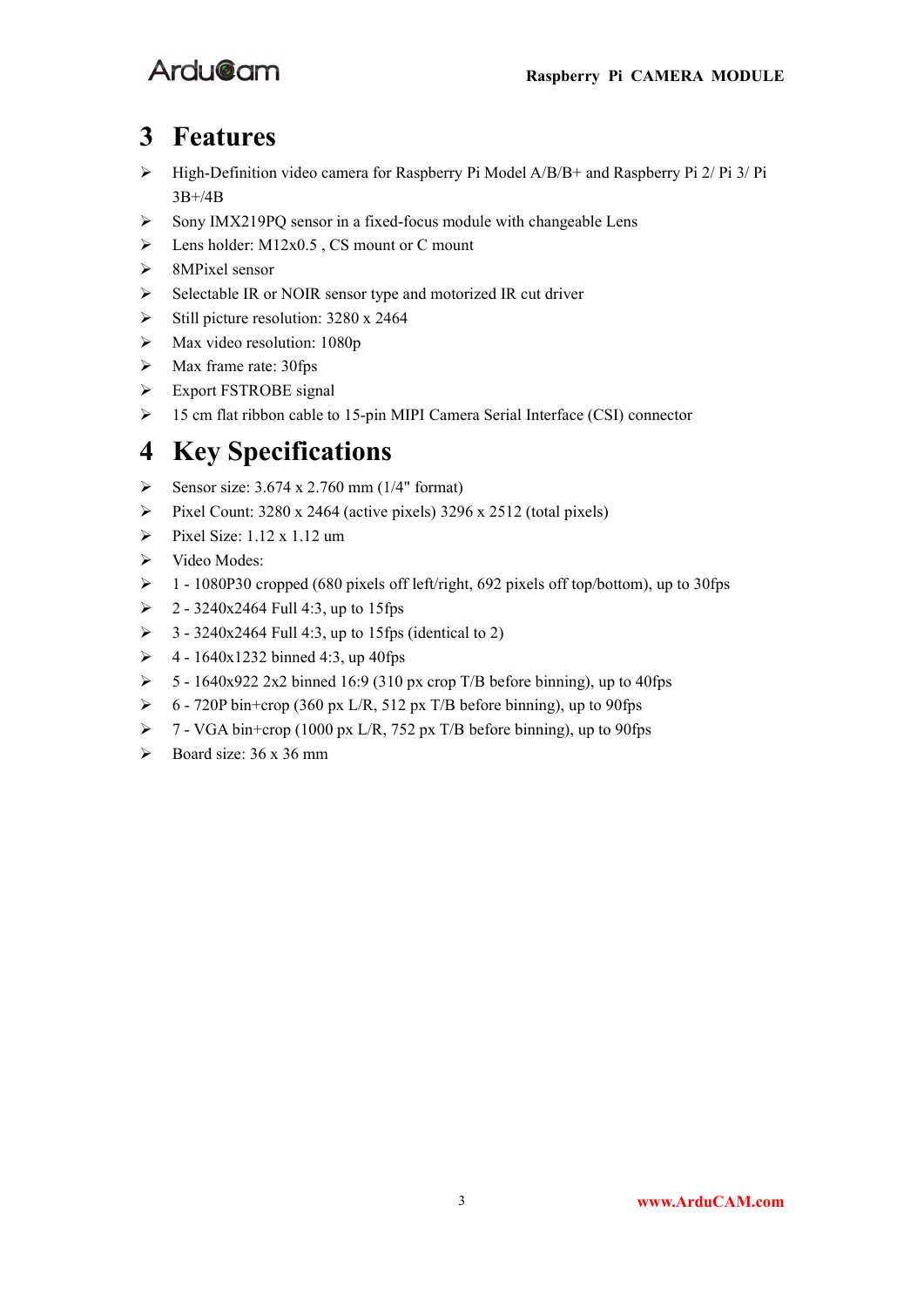

# <span id="page-4-0"></span>**Application**

- $\triangleright$  Home security camera
- $\triangleright$  Time-lapse, slow-motion, and other video cleverness
- $\triangleright$  Wildlife camera
- $\triangleright$  Other battery-powered products
- $\triangleright$  Can be used in all Raspberry Pi platforms



# <span id="page-4-1"></span>**Pin Definition**

Table 1 P1 Connector Pin Definition

| Pin No.           | <b>PIN NAME</b>                                             | <b>TYPE</b>                               | <b>DESCRIPTION</b>                 |  |
|-------------------|-------------------------------------------------------------|-------------------------------------------|------------------------------------|--|
| 1                 | <b>DGND</b>                                                 | Ground                                    | Power ground                       |  |
| 2                 | CAM_D0_N                                                    | Output                                    | MIPI data lane0 negative output    |  |
| 3                 | CAM DO P                                                    | Output                                    | MIPI data lane0 positive output    |  |
| 4                 | <b>DGND</b>                                                 | Ground                                    | Power ground                       |  |
| 5                 | CAM_D1_N<br>MIPI data lane1 negative output<br>Output       |                                           |                                    |  |
| 6                 | CAM D1 P                                                    | MIPI data lane1 positive output<br>Output |                                    |  |
| 7                 | <b>DGND</b>                                                 | Ground                                    | Power ground                       |  |
| 8                 | CAM_C_N                                                     | Output                                    | MIPI clock negative output         |  |
| 9                 | CAM C P                                                     | Output                                    | MIPI clock positive output         |  |
| 10 <sup>°</sup>   | <b>DGND</b><br>Ground<br>Power ground                       |                                           |                                    |  |
| 11                | POWER EN<br>Camera module power enable active high<br>Input |                                           |                                    |  |
| $12 \overline{ }$ | LED EN                                                      | Input                                     | Reserved                           |  |
| 13                | <b>SCL</b>                                                  | Input                                     | Two-Wire Serial Interface Clock    |  |
| 14                | <b>SDA</b>                                                  | Bi-directional                            | Two-Wire Serial Interface Data I/O |  |
| 15                | $+3.3V$                                                     | <b>POWER</b>                              | 3.3v Power supply                  |  |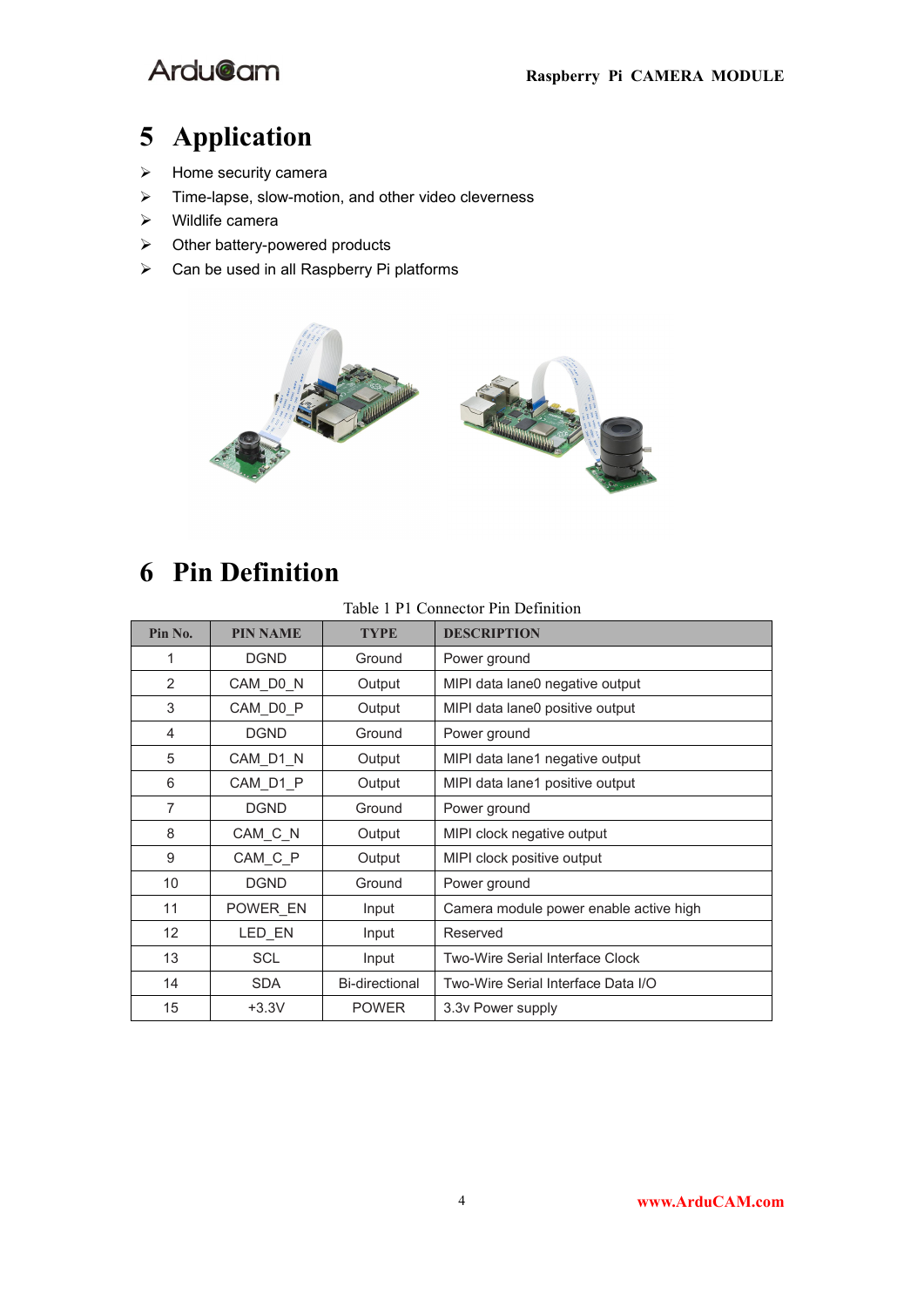

| Pin No.                                                    | <b>PIN NAME</b>                                     | <b>TYPE</b>                                         | <b>DESCRIPTION</b>    |  |
|------------------------------------------------------------|-----------------------------------------------------|-----------------------------------------------------|-----------------------|--|
|                                                            | $+3.3V$                                             | <b>POWER</b>                                        | 3.3v Power supply     |  |
| 2                                                          | <b>DGND</b>                                         | Ground<br>Power ground                              |                       |  |
| 3<br>GPIO signal from IMX219<br><b>GPO</b><br>Input/Output |                                                     |                                                     |                       |  |
| 4                                                          | <b>FSTROBE</b>                                      | Output                                              | Strobe output         |  |
| 5                                                          | Camera I2C SDA signal<br><b>SDA</b><br>Input/Output |                                                     |                       |  |
| 6<br><b>SCL</b>                                            |                                                     | input                                               | Camera I2C SCL signal |  |
| 7                                                          | IR                                                  | Motorized IR cut driver switch LVTTL input<br>Input |                       |  |
| 8                                                          | <b>GND</b>                                          | Ground                                              | Power ground          |  |

#### Table 2 P2 Connector Pin Definition

Note: The IR signal is also connected to the camera LED GPIO, so user can control the camera LED pin to switch the IR cut ON/OFF.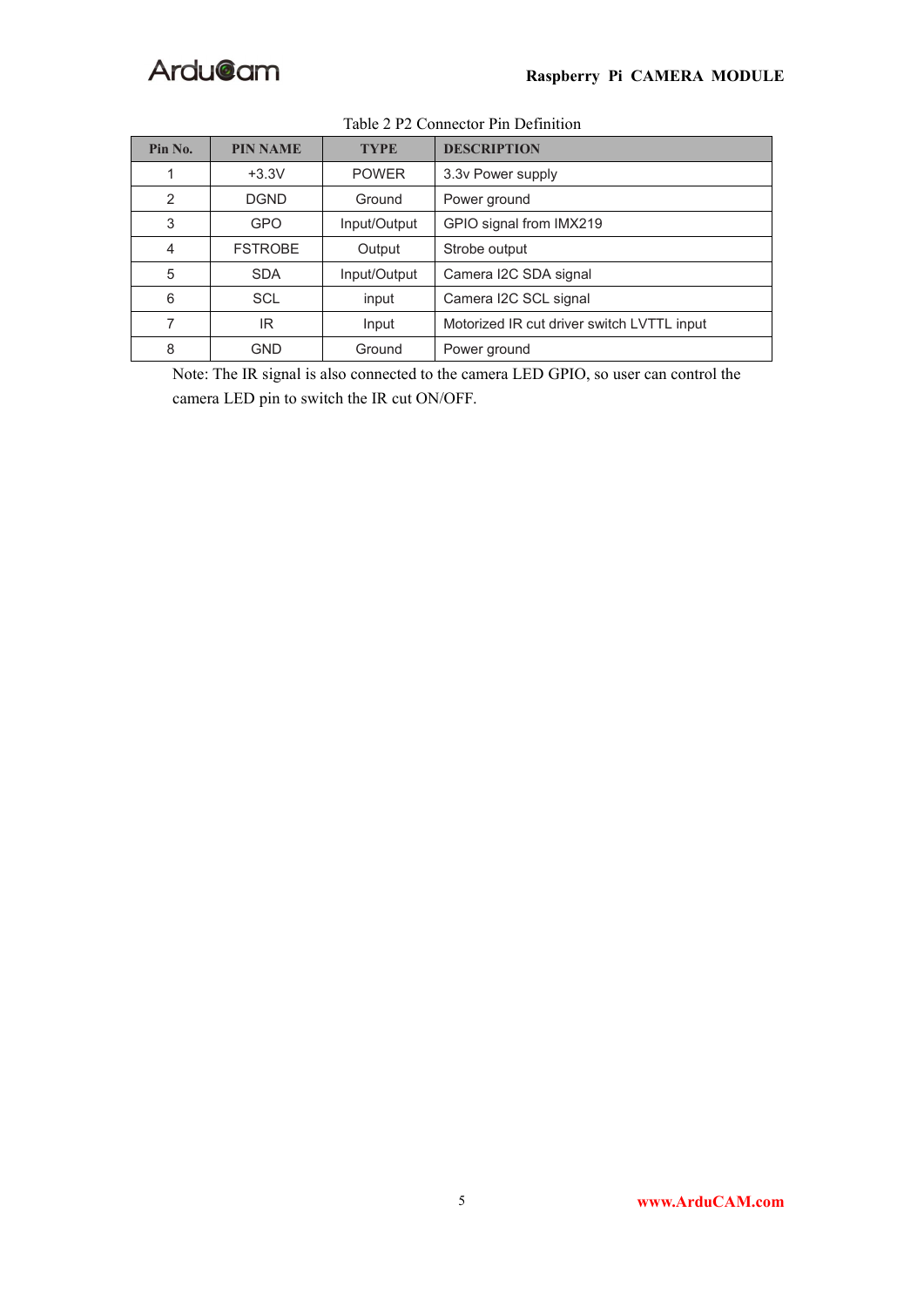## <span id="page-6-0"></span>**7 Lens Options**

The Raspberry Pi camera shipped with default LS-40136 (M12x0.5 mount) and LS-2718(CS mount), Lenses specification list as follows. Please contact us  $\frac{\text{admin}(\partial \text{arducam.com}}{\text{arducam.com}}$  for more lens options or visit <https://www.arducam.com/product-category/lenses/>

#### **LS- 40136 Lens Specification**



2. focal length(EFL): 3. 2 mm

- 3. F/NO(infinition): 2.0
- 4. back focal length: 1.6 mm





#### **LS-2718 Lens Specification**

|                     |               | 技术参数<br>Technical parameters |                                                          |
|---------------------|---------------|------------------------------|----------------------------------------------------------|
| 型号<br>Model No.     | LS-2718CS     | 视场角<br>Field of View         | 93 degree for 1/2.5" sensor<br>58 degree for 1/4" sensor |
| 焦距<br>Focal Length  | 4.0MM         | 外型尺寸<br>Dimensions           | $\Phi$ 28* 29.6                                          |
| 通光口径<br>Aperture(F) | F1.4          | 近摄距离<br>M.0.D(m)             | 0.3                                                      |
| 接口<br>Mount         | $\mathbb{C}S$ | 净 重<br>Weight(q)             | 41.2g                                                    |
| 靶面尺寸<br>Format      | 1/2.5''       | 注<br>Remarks                 | Metal                                                    |